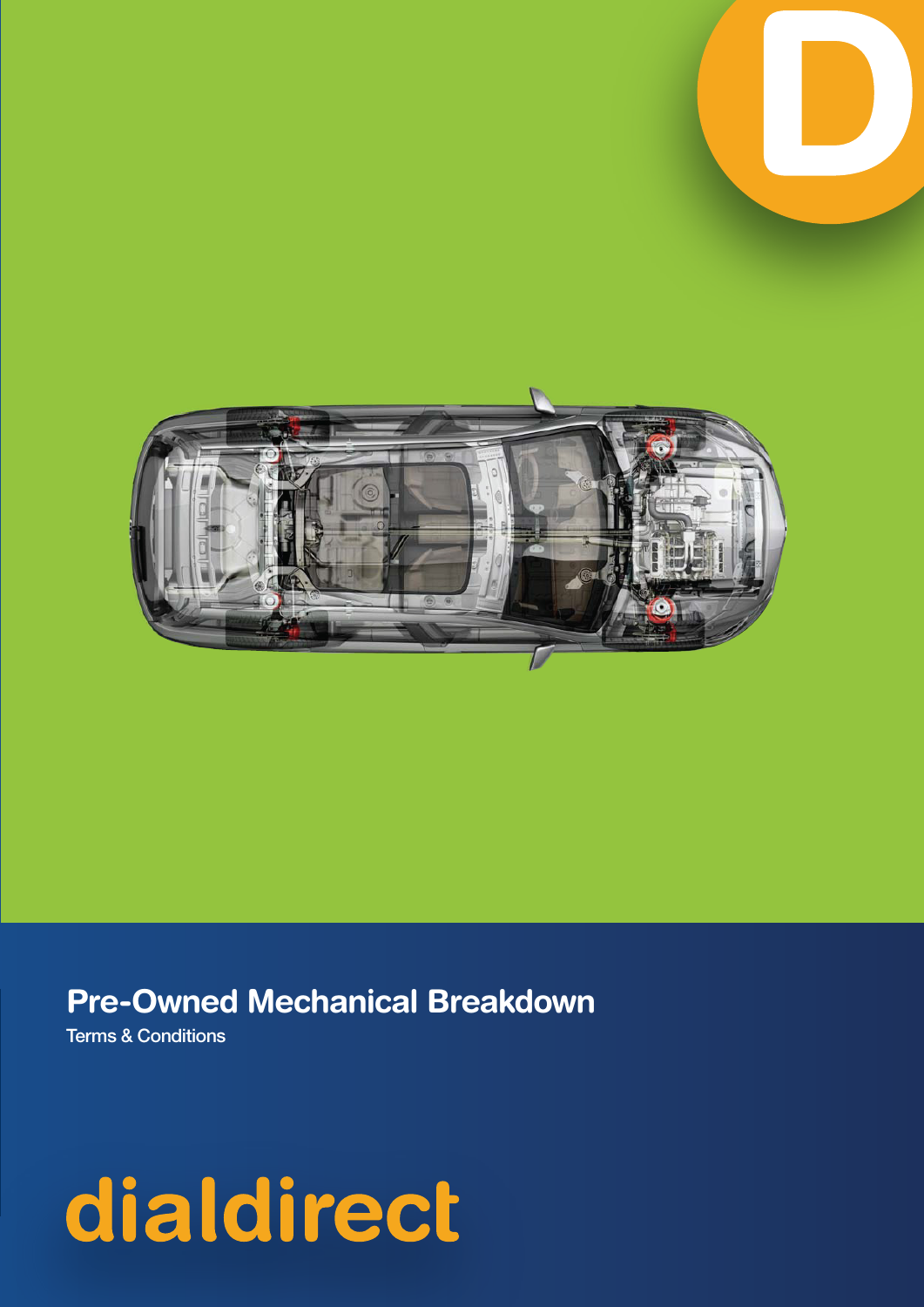## Pre-Owned Mechanical Breakdown **Warranty**

This product provides you with a mechanical and/or electrical breakdown warranty that covers a range of components outlined in section "Components Covered" in your policy. Please note that your policy does not cover every eventuality and you need to fully understand what cover is provided under your policy.

#### General terms and conditions

This section explains the rules relating to your chosen cover.

#### Definitions of terms used in your insurance policy

#### You/your

The term you or your refers to the person whose name and address appears on your schedule.

#### Insurer

The insurer is the insurance company that provides and underwrites your insurance cover.

Upon receipt of a fully completed schedule and the required premium, the insurer will accept the risk if your vehicle complies with the terms and conditions as set out in your policy. The insurer however, reserves the right to decline this insurance should the insurer become aware of any information that affects the initial decision to accept cover.

#### Claims Administrator

The term claims administratorrefers to Innovation FSP (Pty) Ltd (Registration No. 1997/005662/07). Innovation FSP is a licensed Financial Services Provider for the purposes of the Financial Advisory and Intermediary Services Act 37 of 2002.

#### Your Vehicle

Your vehicle refers to any motor or light delivery vehicle (LDV) that is registered in South Africa and specified in the welcome schedule or voice-logged proposal.

#### Mechanical Breakdown

Mechanical breakdownrefers to the unforeseen failure of any of the components specifically listed under the section "Components Covered", arising from mechanical and/or electrical failure, causing a sudden stoppage of their functions and necessitating repair and/or replacement.

#### Cost of Repair

The cost of the repair refersto the usual and reasonable charges for components and/or labour required to repair or replace the damaged components.

#### Insured

The insured refers to the owner of the vehicle at the time of purchasing your policy, or in the instance where the policy has been transferred in terms of your policy, the new owner of the vehicle.

#### Authorised Dealer

This termrefers to an accredited Authorised Repairing Dealer registered as such with the Retail Motor Industry (RMI) or Automobile Association of South Africa (AASA).

#### Manufacturer

The manufacturer refers to the entity that manufactured/supplied the vehicle as specified on your schedule.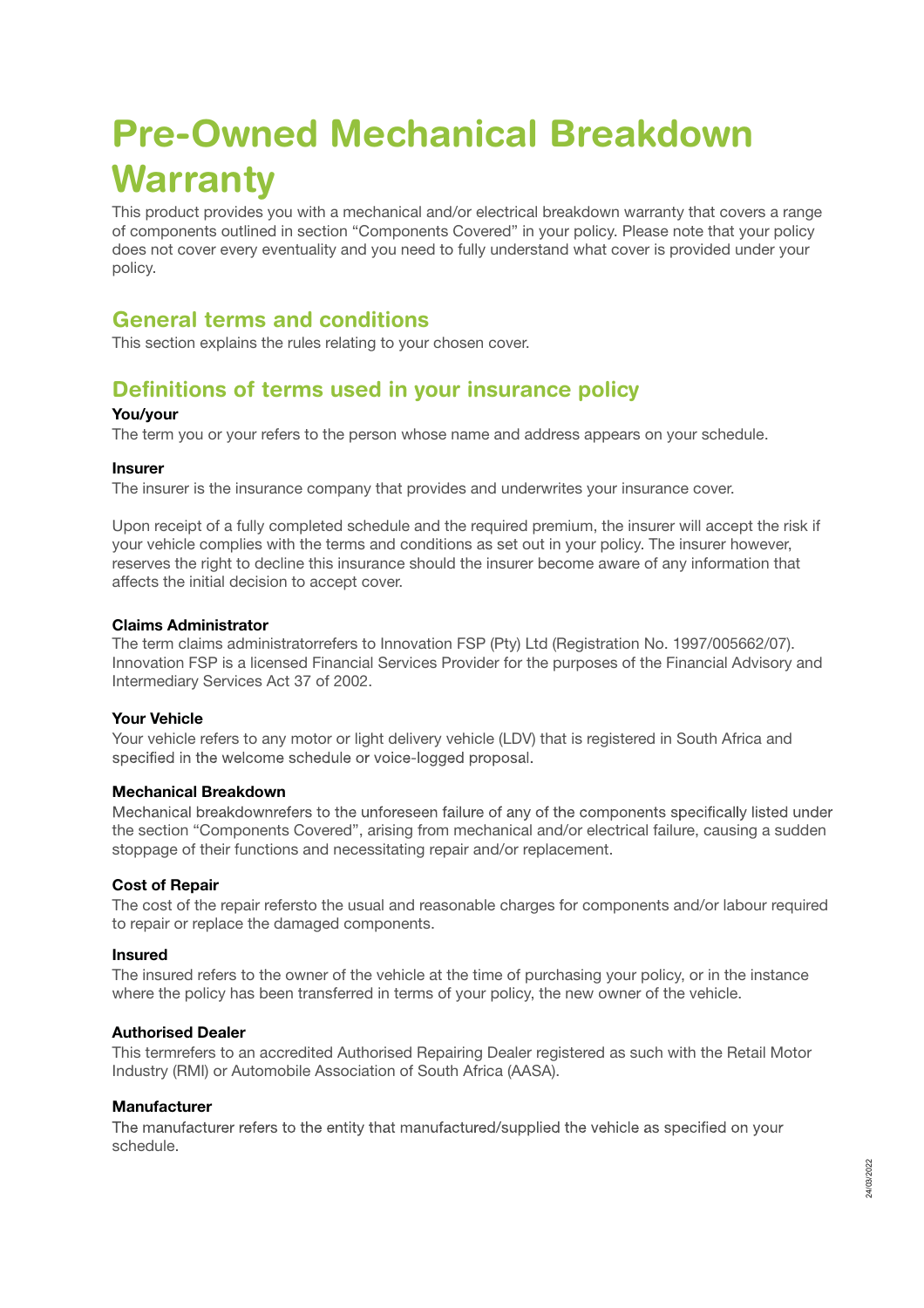#### Policy Description

Your policy comprises of a Pre-Owned Warranty. Depending on the option chosen your policy cover can either be for 7, 9, 10 years or older. Your vehicle's category, age and current recorded kilometres will determine what policy your vehicle will qualify for.

#### What you need to know and do

This section of your policy explains your responsibilities. Under your policy there are terms and conditions that you need to be aware of as listed within your policy. It is essential that where youare required tocomply with any of these terms and conditions that you do so. Failure to comply with the terms and conditions could result in a claim against your policy being rejected and your policy being cancelled.

## Policy Scope and Cover

#### **Description**

The age and distance covered by your vehicle at the time that your policy becomes effective, will determine the category under which your cover commences.

The following categories are available for the Pre-Owned Warranty:

- Better Drive 1: Vehicles less than 7 years old, with less than 120 000 km's.
- Better Drive 2: Vehicles less than 9 years old, with less than 160 000 km's.
- Better Drive 3: Vehicles less than 10 years old, with less than 220 000 km's.
- Better Drive 4: All other vehicles that do not fall into the above categories.

### **Eligibility**

Your vehicle must;

- be a passenger, 4x4 or light commercial vehicle with a gross vehicle mass of less than 3 500kg;
- have a full service history in place, as per manufacturer's specification;
- · not be a taxi, rental vehicle, an exotic vehicle, a rebuilt vehicle (Code 3), a modified vehicle or a vehicle that is or has been used in any form of motoring competition or sport;
- be in a sound mechanical condition and have a valid roadworthy certificate.

#### Effective Date and Duration

Your policy will commence 30 days after the first successful premium collection, and continues on a monthly basis until you cancel your policy, or the vehicle reaches the age of 20 years from date of first registration, or the vehicle's odometer reaches 400 000 kms.

It is your responsibility to inform the insurer when the vehicle reaches its maximum age or odometer reading.

#### Premium Payment

This is a monthly policy and the amount payable as specified in the schedule, is due on the first day of each month, in advance or as agreed by the insurer. It is your responsibility to ensure that the payment for each month is made timeously and that in the event of payment being made via a debit order from yourbank account that there are sufficient funds in your account.

Failure to make the payment on the due date will result in the cover under your policy not being in force for the period for which the payment has not been paid. You will be given a grace period of 15 days to make payment, after which there will be no cover. There will be no cover until outstanding monies have been paid.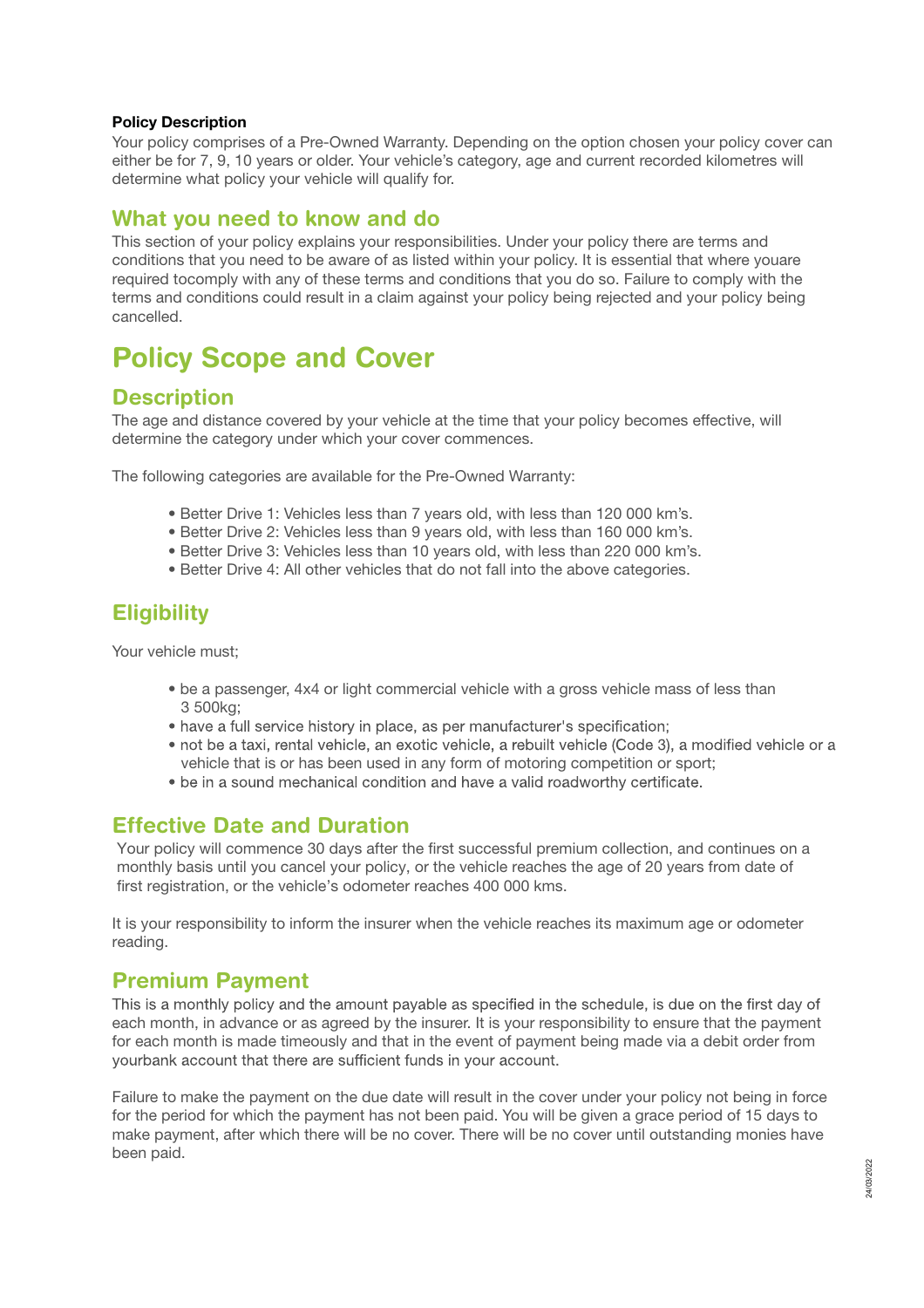If no payment is received for two consecutive months, there will be no cover and no claim will be paid.

The insurer reserves the right to increase the monthly premium once a year by giving you 31 day's written notice either by post or via electronic media in the form of an email to the last known address.

The vehicle is covered till it reaches the age of 20 years from date of first registration, or the vehicle's odometer reaches 400 000 kms, whichever comes first. It is your responsibility to inform the insurer when the vehicle reaches its maximum age or odometer reading.

#### Service Requirements

Your vehicle must be serviced and maintained according to the vehicle manufacturer's specification at an authorised dealer.

#### Note:

- A maximum tolerance as per manufacturer's specification will be allowed.
- After each service, the appropriate service record must be completed. Service receipts must be kept as proof of service, as this may be requested in the event of a claim.
- Failure to comply with the above can invalidate your policy.
- If the vehicle does not have an up to date service history, it is your responsibility to have the vehicle serviced within 30 days of your policy purchase date. This service must be done in accordance with the vehicle manufacturer's specification for the age and kilometres of the vehicle at the time.

## Components Covered

#### Warranty Benefits

Your policy covers the repair and/or replacement of components, specifically listed under the section "Components Covered", arising from the mechanical and/or electrical failure during the cover period of your policy and is subject to the terms, conditions and exclusions set out herein. All repair work must be authorised in advance and carried out by the authorised dealer as recommended by the insurer and/or claims administrator in the section "Claim Procedure".

The following vehicle components and incidences are covered under your policy:

- Engine: All internal lubricated components.
- Transmission: (Manual/Automatic) All internal lubricated components (including torque converter and flex plate).
- Differential: All internal lubricated components.
- Differential Lock: All internal components.
- Transaxle: All internal lubricated components.
- Management System: Engine and transmission management control units, crankshaft sensor, camshaft sensor and lambda (O2) sensor only.
- Turbo Assembly: Original Manufacturer fitted turbo charger, intercooler and superchargers only.
- **Front Wheel Drive Unit:** External driveshafts, couplings, hubs, bearings and drive flanges for 4x4 vehicles only.
- Electronic Ignition: Distributor and coil packs.
- Air Conditioner: Compressor only (excluding re-gassing)
- Cooling System: Water pump, welsh plugs, thermostat, thermo-switch and heater radiator only.
- Free Wheel Hubs: Complete unit (applicable to 4x4 vehicles only).
- CV Joints: Excluding dust covers and rubbers.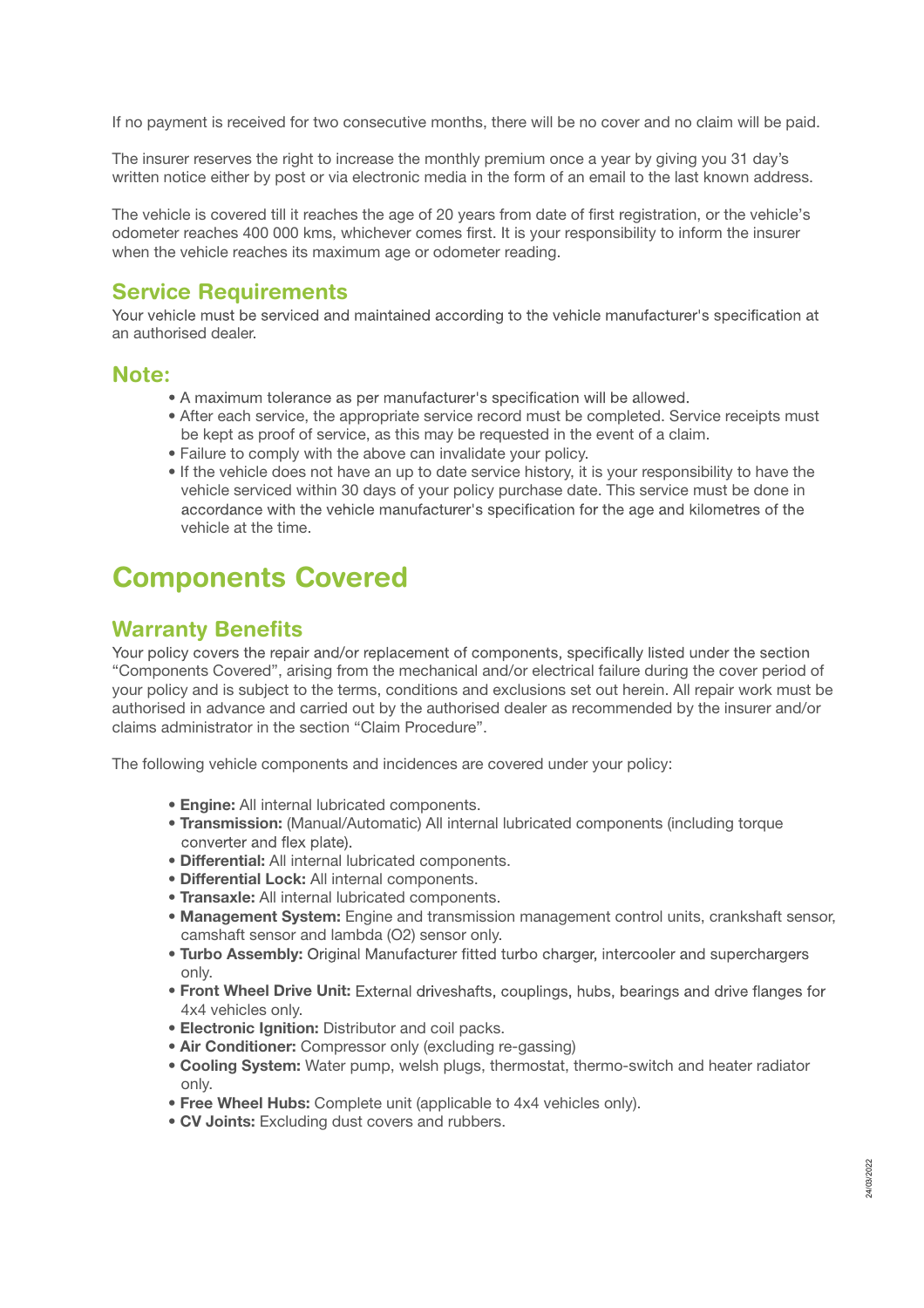- Propshafts and Couplings: U-joints and centre bearings.
- Steering Mechanism: All internal components of steering box or steering rack (including power steering pump).
- Braking System: Master cylinder, servo unit, wheel cylinders and ABS control unit and all sensors. Vacuum pump on diesel vehicles only (excluding all friction materials).
- Fuel System: Mechanical and electrical fuel pumps, injectors, fuel injection control and sensor units (excluding all calibration and serviceable components and any incorrect or contaminated fuel).
- Electrical Components: Alternator, starter motor, front and rear windscreen wiper motors and electric window motors, electric seat motors.
- **Electric Winch:** Electric motor only (applicable to 4x4 vehicles only).
- Clutch: Clutch plate, pressure plate, clutch cable, clutch fork, master and slave cylinder, release bearing, pilot bearing and flywheel are covered against mechanical failure only.
- Suspension: Upper and lower wishbones with associated ball joints, bushes and springs are covered against mechanical failure only.
- Radiator: Engine cooling radiator only.
- Overheating: Breakdown as a result of overheating.
- Drive Pulleys: Crankshaft, camshaft, tensioners, and jockey pulleys are covered in the event of mechanical failure.
- Cambelt Failure: Cambelt and tensioner (excluding routine maintenance).
- Viscous and Electric Fans: Engine cooling only.
- Central Locking: Pump and door actuator only.
- Electric Sunroof Motors and Convertible Roof Motors: Original Manufacturer fitted units only.
- Electric Mirrors: Motor only.
- Towing Charges: Towing charges covered in the event of a valid claim being accepted by the insurer and/or claims administrator.
- Entertainment System: LCD screen (10' or less) RF modulator, digital video disc player, compact disc player and power converter (applicable only to original manufacturer fitted units).
- Transponder Key: Original manufacturer fitted unit only and functional failure only.
- Alarms and Immobilisers: Original manufacturer fitted units only.
- Vehicle Rental: The vehicle rental offers a convenient 2 day vehicle rental in the event of a mechanical repair or service of your vehicle.
- Overnight Accommodation: Hotel accommodation is covered if breakdown occurs in excess of 300 km's from your place of residence (in the event of a valid claim being accepted by the insurer and/or claims administrator)

#### Wear and Tear

It is essential to note that:

- Normal wear and tear is not covered by your policy. Normal wear and tear is defined as deterioration arising through the use or age of your vehicle which does not result in actual mechanical failure.
- Fair wear and tear is covered by your policy. Fair wear and tear is defined as deterioration through use or age that does result in actual mechanical failure.

## Betterment

### **Definition**

Betterment is referred to as the condition relating to older or original parts on your vehicle, when having been damaged in an accident which may be replaced with new part(s). The resulting improved condition of the vehicle is known as betterment.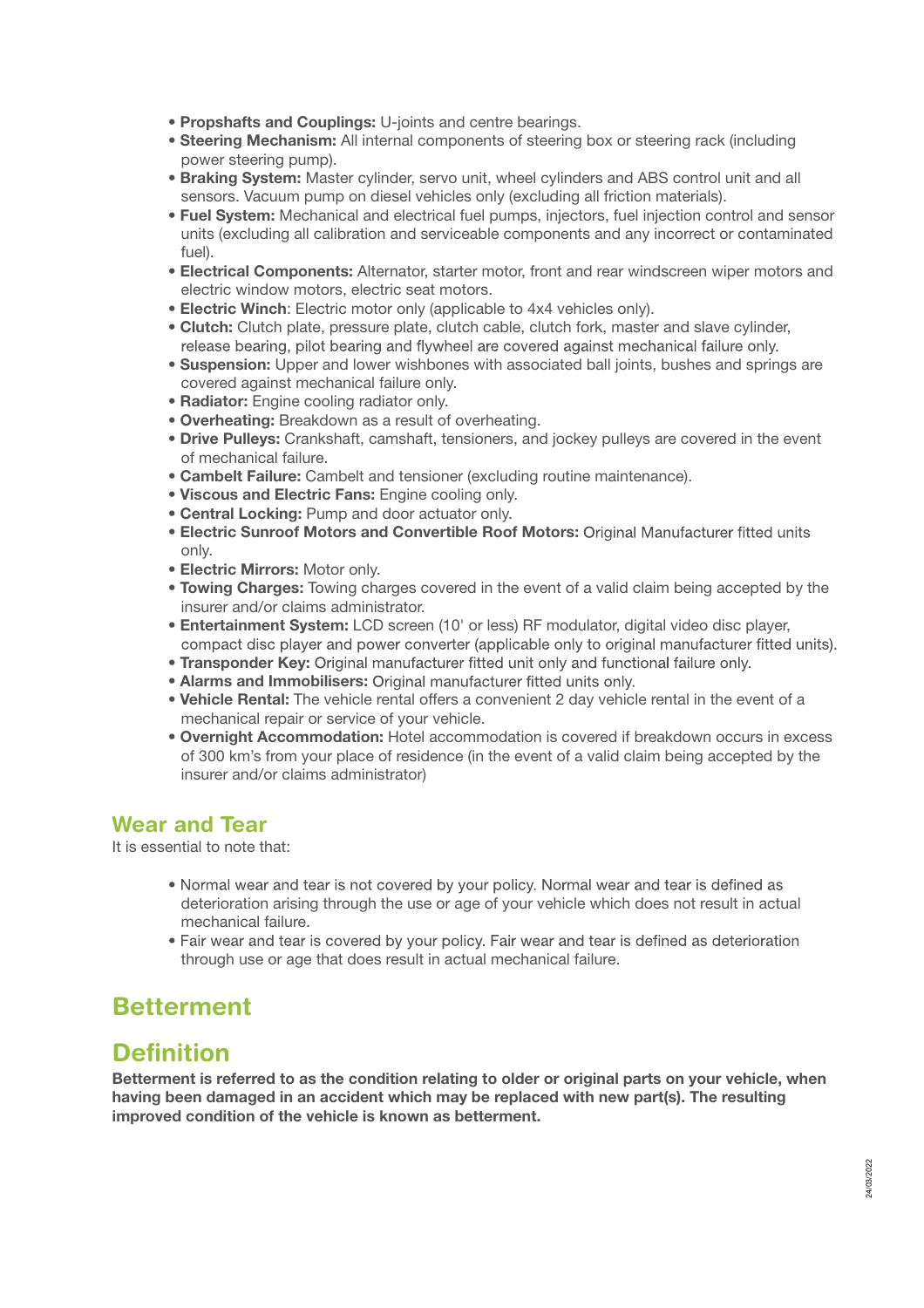In this case it is where the repair requires new or exchange units, which in the opinion of the insurer and/or claims administrator are in excess of what is necessary to repair the vehicle to the manufacturer's specifications, you will be liable for these additional costs. If in doubt, you should consult the insurer and/or claims administrator.

#### Further or Additional Loss Cover

#### When will a claim be covered?

- Where the damage or loss to a covered component is caused by the failure of a covered component, the higher of the two benefits will apply.
- Where the damage or loss to a non-covered component is caused by the failure of a covered component, only the benefit of the covered component will apply.
- Where the damage or loss to a covered component is caused by the failure of a non-covered component, the failure will be covered under the covered component benefit.

#### When will a claim not be covered?

- Where the failure of a non-covered component is caused by a non-covered component, no claim will be paid out.
- Where any of the exclusions as noted below are applicable.When will a claim be covered?

#### **Exclusions**

Your policy does not cover any:

- parts not specified under the section "Components Covered";
- repairs undertaken without the prior authorisation of the insurer and/or claims administrator;
- damage caused by theft, hi-jacking, an accident, misuse or neglect;
- damage resulting from the fitting of experimental units, or modifications, other than those approved by the vehicle's original manufacturer;
- standard services and service parts required during routine maintenance procedures;
- repairs, should it be discovered that the odometer has been disconnected or tampered with;
- gradual reduction in operating performance commensurate with the age and kilometres covered by the vehicle.
- claims for repair, replacement or alterations not accompanied by a valid, fully completed and detailed VAT invoice;
- mechanical and/or electrical failure which is recoverable under any other insurance policy;
- loss or damage resulting from any water, foreign substances, incorrect or contaminated fuel, defective products or poor workmanship;
- cause of breakdown, in the opinion of the insurer and/or claims administrator that was evident prior to the effective date of your policy;
- oil leaks of any nature and/or damage caused as a result thereof;
- hoses, pipes, auxiliary belts, fan blades and CV rubber boots or dust covers;
- re-gassing of the air conditioner;
- · taxi's, rental vehicles, exotic vehicles, rebuilt vehicles (Code 3), modified vehicles or vehicles that are or have been used in any form of motoring competition or sport.

#### Your Obligations

Your terms and conditions shall also incorporate, as express terms and conditions, all the contents of your policy, which you will be deemed to have read. It is expressly agreed and declared that the insurer and/or the claims administrator will be released from all liability and obligations under your policy if the terms and conditions of your policy are not fully complied with.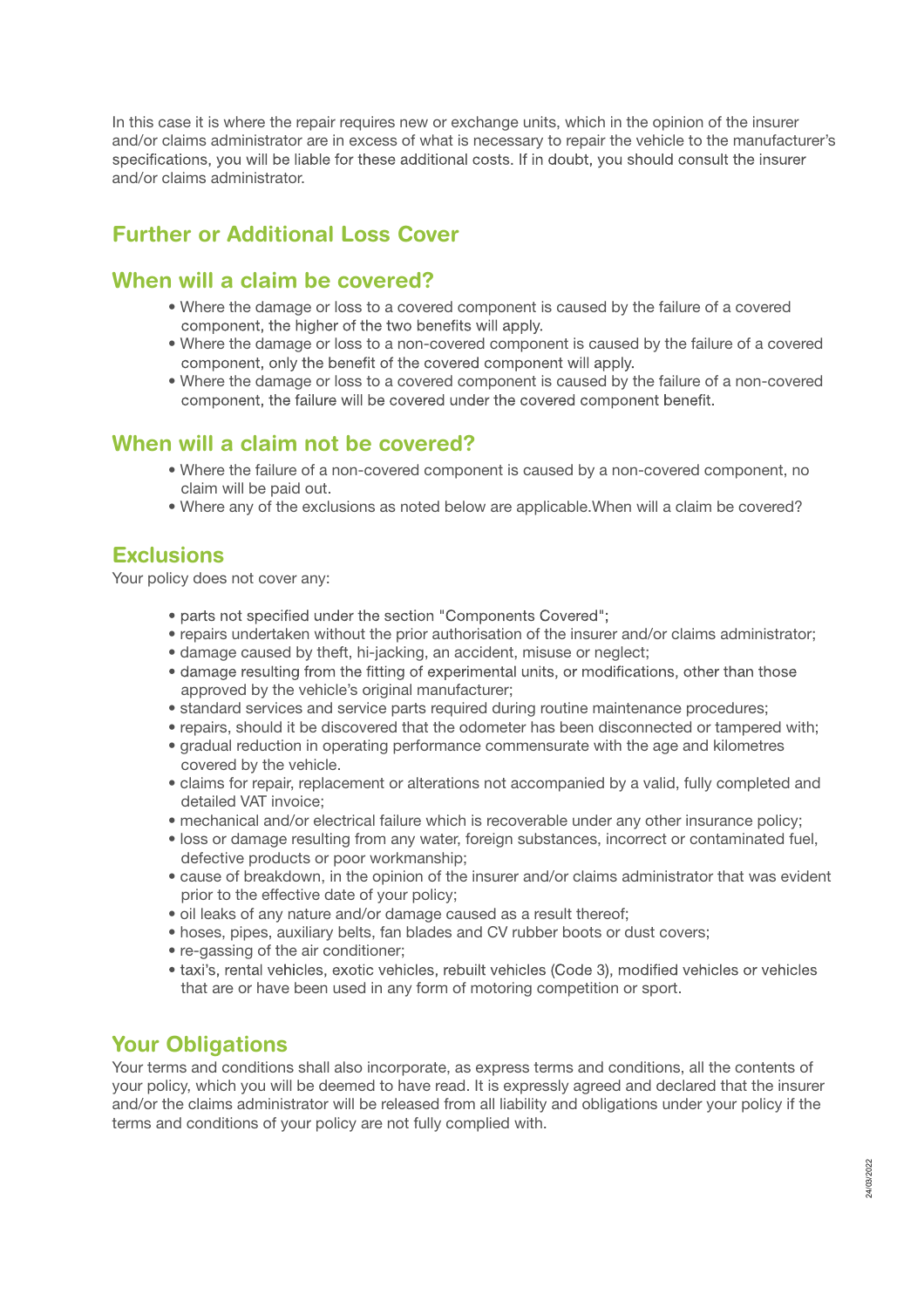- All claims must be reported to the insurer and/or claims administrator immediately. In the event of a breakdown after hours, over a weekend or a public holiday the claim must be reported to the insurer and/or claims administrator on the next working day. Failure to do so may invalidate the claim.
- All claims documentation must be received by the insurer and/or claims administrator within 30 days of the date of completion of the repairs; otherwise they will not be accepted.
- Your policy will be cancelled in the event of excessive claims within your policy duration.
- . You must service the vehicle as per the requirements defined in section "Service" Requirements". Failure to comply will invalidate your policy.
- Your policy is in addition to, and does not detract from, any contractual rights under Statute or Common Law.
- You must take all reasonable steps to maintain your vehicle and keep it in a proper and efficient state of repair and in the event of any mechanical and/or electrical failure you must use all reasonable means to protect the vehicle from further loss or damage.
- In no case whatsoever will the insurer and/or the claims administrator be liable to make any payment in respect of any mechanical and/or electrical failure after the expiration of 6 months from the occurrence of mechanical and/or electrical failure.
- It is your responsibility to ensure that, in the case of diesel vehicles, the diesel pump and injectors is calibrated and serviced as per the manufacturer's specifications. A failure resulting from incorrect calibration will result in rejection of the claim.

### Disputed claims

After you are informed of the decision made on a claim, you will be allowed 90 days to make the appropriate representations to the underwriter about the decision made. If you do not comply with this time limit, the disputed claim will not be reconsidered.

If representations have been received, the decision will then be reviewed and the outcome communicated to you. If, after review, you are not indemnified for a claim or any part of it and you wish to challenge the decision made, you must serve legal process within six months calculated from the expiry of the 90-day period referred to above. If you do not comply with this time limit, you will be prevented from proceeding with legal process.

## Policy Amendments and Cancellations

You are entitled to cancel your policy at any time by giving the Insurer 31 days' notice.

The insurer is entitled to amend the terms and conditions or cancel your policy by giving you 31 days' notice in writing, either by post or via electronic media in the form of an email to the last known address.

In the event that you cancel your policy, no refund will apply as the cover is offered on a month to month basis.

Cover commences 30 days after first successful premium collection and continues on a monthly basis until you cancel your policy, or when the vehicle reaches the age of 20 years from date of first registration, or the vehicle's odometer reaches 400 000 kms, whichever occurs first.

It is your responsibility to inform the insurer when the vehicle reaches its maximum age or odometer reading.

### Jurisdiction, Currency and Disputes

Your policy is valid only within the territorial limits of South Africa, Botswana, Namibia, Lesotho, Mozambique, Zimbabwe and Swaziland. All payments will be made in the currency of South Africa. Your policy will be governed by the laws of the Republic of South Africa whose courts will have jurisdiction in any dispute arising under your policy.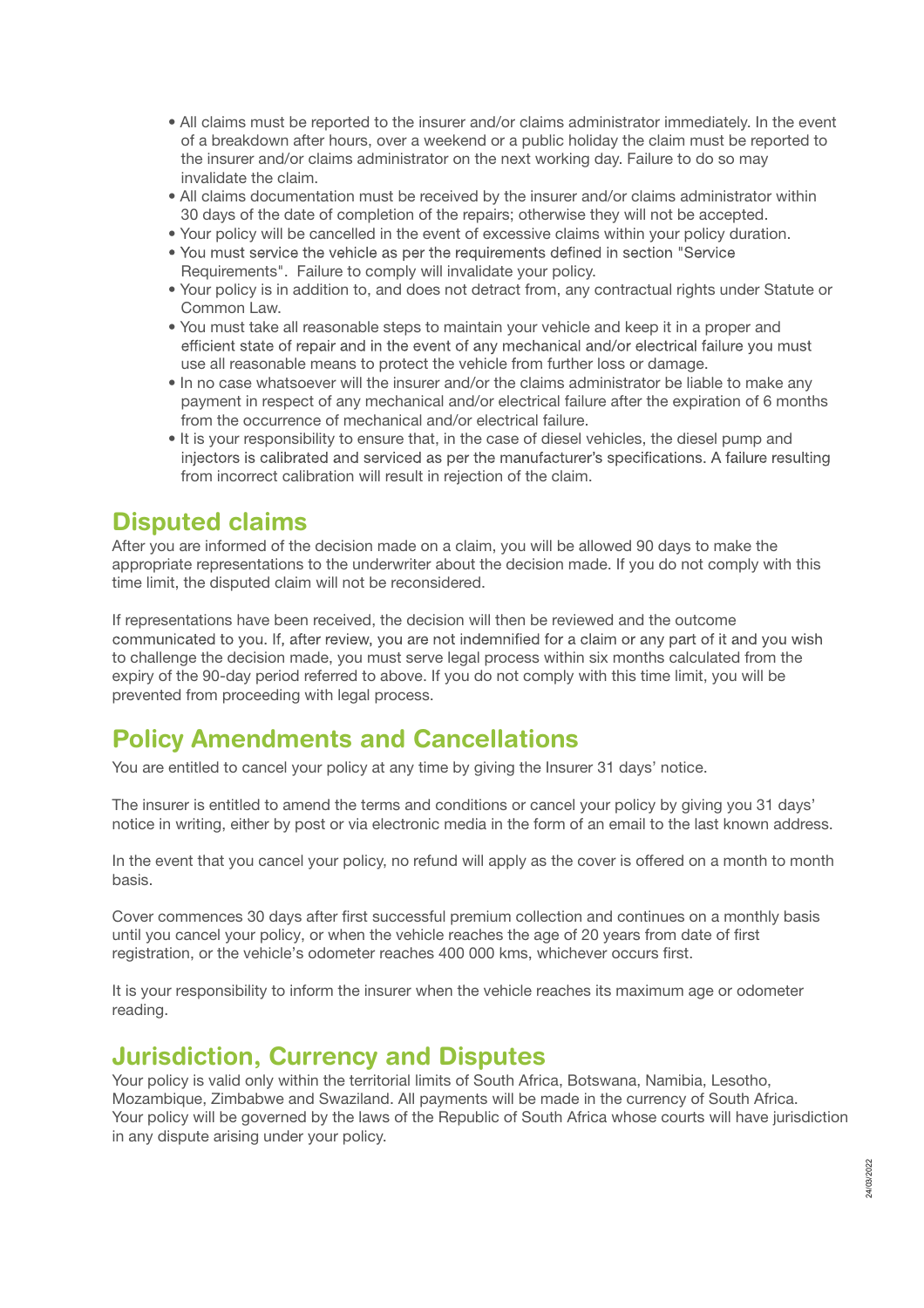### Fraud

If you or anyone acting on your behalf, knowingly or otherwise, commits a fraudulent act or attempts to obtain a benefit under your policy by improper means, all benefits shall immediately cease and your policy shall be cancelled. There will be no refund of any kind.

## **Transferability**

In the event that you sell your vehicle, your policy may be transferred to the subsequent owner, provided your policy is still valid with an updated vehicle service history and no premiums are outstanding. If transferred, the owner must agree to take over premiums. This request must be submitted in writing (including the new owner's information and banking details) to the insurer, subject to approval. Your policy may not be transferred from one vehicle to another.

## Claim Procedure

In the event of a mechanical and/or electrical failure which is likely to result in a claim, you must advise the insurer and/or the claims administrator telephonically on the numbers provided. The insurer and/or claims administrator will recommend authorised dealers in yourarea who has conformed to the stringent requirements of the insurer and/or claims administrator's quality control panel. You may choose the authorised dealer. All repair work must be authorised in advance and carried out by an authorised dealer.

Failure to obtain prior authorisation before repair work has been completed will invalidate your claim.

#### Information necessary when reporting a claim

- Owner's name.
- Policy number.
- Current odometer reading on your vehicle.
- Nature of mechanical failure/breakdown (failure, cause, remedy).
- Address where the vehicle can be inspected.
- Service records and/or invoices.

Should it be necessary to disassemble any component to establish the cause or extent of the damage, it is your responsibility to authorise the disassembly so as to establish whether there is any liability under your policy. The cost for the disassembly to ascertain the cause of failure will be for your own account in the event the claim is not covered.

The insurer and/or the claims administrator reserves the right to inspect your vehicle or failure before authorisation is given. After the work has been completed by the authorised dealer, you shall inspect the vehicle so as to ensure that the service work is satisfactory and complete in all respects.

Please ensure that the authorised dealer submits all repair invoice(s) to the insurer and/or claims administrator via email or post within 30 days after the repairs are completed, failing which the claim will not be considered.

Should your claim be rejected, you are entitled to receive a full explanation from the insurer and/or claims administrator.

## Claim Limits

The individual claim limit that applies to your policy is clearly stipulated under the section "Limits of Liability". The total claim aggregate shall not exceed the current trade value of your vehicle.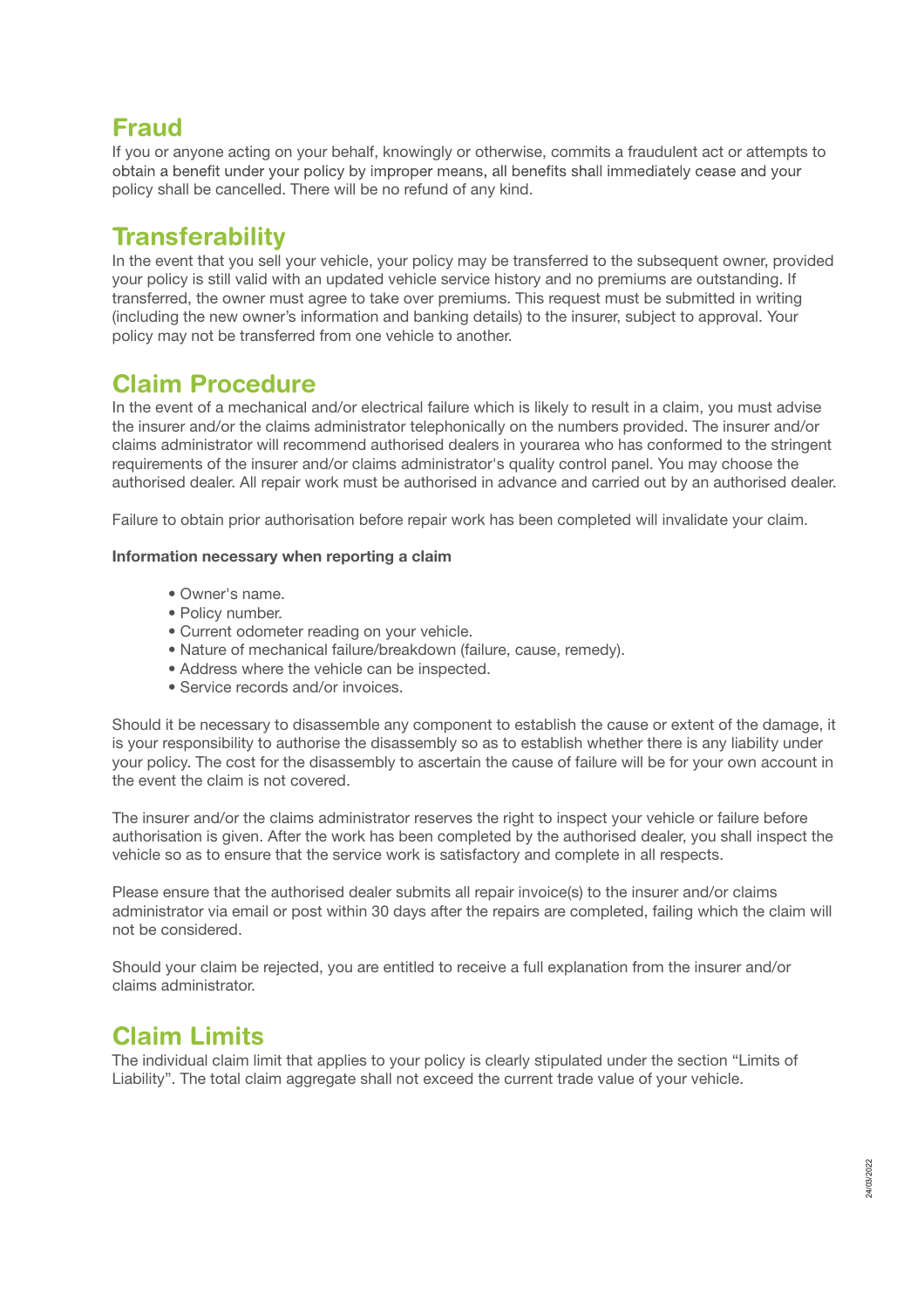## Limits of Liability

| <b>Monthly Pre-Owned Warranty</b> |                          |                       |                       |                       |                       |  |  |
|-----------------------------------|--------------------------|-----------------------|-----------------------|-----------------------|-----------------------|--|--|
| <b>Components</b>                 |                          | <b>Better Drive 1</b> | <b>Better Drive 2</b> | <b>Better Drive 3</b> | <b>Better Drive 4</b> |  |  |
| 1.                                | Engine                   | R20 000               | R12 500               | R8 500                | R6 000                |  |  |
| 2.                                | Transmission             | R12 500               | R8 000                | R6 000                | R4 500                |  |  |
| 3.                                | <b>Differential</b>      | R12 500               | R8 000                | R6 000                | R4 500                |  |  |
| 4.                                | <b>Differential Lock</b> | R7 500                | R5 000                | R5 000                | R3 500                |  |  |
| 5.                                | Transaxle                | R7 500                | R5 000                | R5 000                | R3 500                |  |  |
| 6.                                | Management               | R7 500                | R5 000                | R5 000                | R <sub>3</sub> 500    |  |  |
|                                   | System                   |                       |                       |                       |                       |  |  |
| 7.                                | Turbo Assembly           | R7 500                | R5 000                | R5 000                | R3 500                |  |  |
| 8.                                | Front Wheel              | R4 500                | R3 500                | R3 000                | R <sub>2</sub> 000    |  |  |
|                                   | <b>Drive Unit</b>        |                       |                       |                       |                       |  |  |
| 9.                                | Electronic               | R4 500                | R3 500                | R3 000                | R <sub>2</sub> 000    |  |  |
|                                   | Ignition                 |                       |                       |                       |                       |  |  |
|                                   | 10. Air Conditioner      | R4 500                | R3 500                | R3 000                | R2 000                |  |  |
| 11.                               | <b>Cooling System</b>    | R4 500                | R3 500                | R3 000                | R <sub>2</sub> 000    |  |  |
|                                   | 12. Free Wheel           | R4 000                | R3 000                | R3 000                | R <sub>2</sub> 000    |  |  |
|                                   | <b>Hubs</b>              |                       |                       |                       |                       |  |  |
|                                   | 13. CV Joints            | R4 000                | R3 000                | R3 000                | R2 000                |  |  |
|                                   | 14. Propshaft &          | R4 000                | R3 000                | R3 000                | R <sub>2</sub> 000    |  |  |
|                                   | Couplings                |                       |                       |                       |                       |  |  |
|                                   | 15. Steering             | R4 000                | R3 000                | R3 000                | R <sub>2</sub> 000    |  |  |
|                                   | Mechanism                |                       |                       |                       |                       |  |  |
|                                   | 16. Braking System       | R4 000                | R3 000                | R3 000                | R2 000                |  |  |
| 17.                               | <b>Fuel System</b>       | R4 000                | R3 000                | R3 000                | R <sub>2</sub> 000    |  |  |
| 18.                               | Electronic               | R4 000                | R3 000                | R3 000                | R <sub>2</sub> 000    |  |  |
|                                   | Components               |                       |                       |                       |                       |  |  |
|                                   | 19. Electrical Winch     | R4 000                | R3 000                | R3 000                | R <sub>2</sub> 000    |  |  |
| 20.                               | Clutch                   | R4 000                | R3 000                | R3 000                | R <sub>2</sub> 000    |  |  |
| 21.                               | Suspension               | R4 000                | R3 000                | R3 000                | R <sub>2</sub> 000    |  |  |
| 22.                               | Radiator                 | R4 000                | R3 000                | R3 000                | R <sub>2</sub> 000    |  |  |
| 23.                               | Overheating              | R5 000                | R3 000                | R3 000                | R <sub>2</sub> 000    |  |  |
| 24.                               | <b>Drive Pulleys</b>     | R5 000                | R3 000                | R3 000                | R <sub>2</sub> 000    |  |  |
| 25.                               | <b>Cambelt Failure</b>   | R5 000                | R3 000                | R3 000                | R <sub>2</sub> 000    |  |  |
|                                   | 26. Viscous &            | R <sub>2</sub> 500    | R2 000                | R2 000                | R1 500                |  |  |
|                                   | <b>Electrical Fans</b>   |                       |                       |                       |                       |  |  |
| 27.                               | <b>Central Locking</b>   | R <sub>2</sub> 500    | R2 000                | R <sub>2</sub> 000    | R1 500                |  |  |
| 28.                               | Electrical               | R <sub>2</sub> 500    | R2 000                | R <sub>2</sub> 000    | R1 500                |  |  |
|                                   | Sunroof Motor            |                       |                       |                       |                       |  |  |
|                                   | 29. Electric Mirrors     | R2 000                | R2 000                | R2 000                | R1 000                |  |  |
| 30.                               | <b>Towing Charges</b>    | R1 000                | R1 000                | R1 000                | R1 000                |  |  |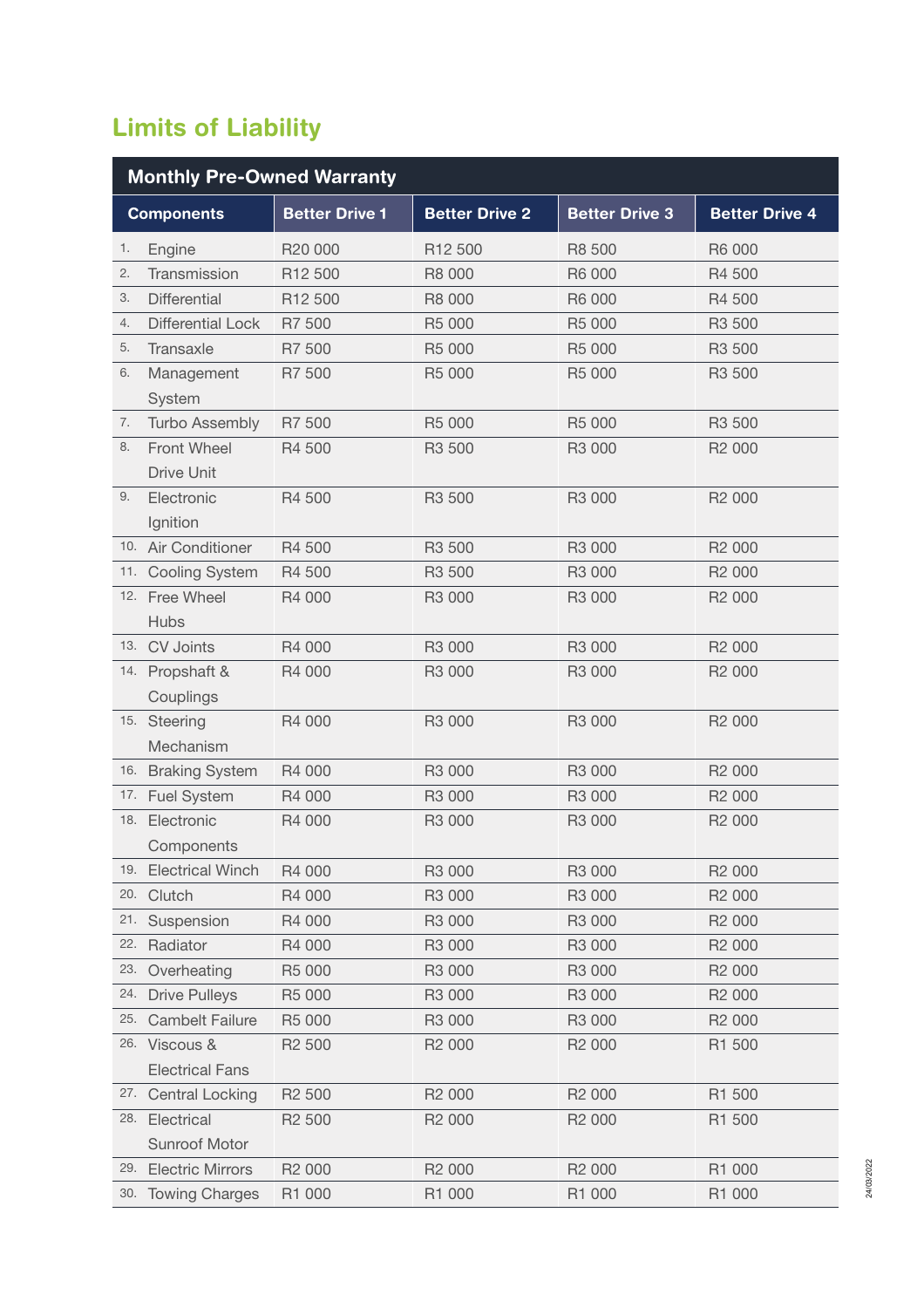| <b>Monthly Pre-Owned Warranty</b> |                       |                       |                       |                       |  |  |  |  |
|-----------------------------------|-----------------------|-----------------------|-----------------------|-----------------------|--|--|--|--|
| <b>Components</b>                 | <b>Better Drive 1</b> | <b>Better Drive 2</b> | <b>Better Drive 3</b> | <b>Better Drive 4</b> |  |  |  |  |
| 31.<br>Entertainment<br>System    | R <sub>2</sub> 000    | R <sub>1</sub> 500    | R <sub>1</sub> 000    | R <sub>1</sub> 000    |  |  |  |  |
| 32. Transponder Key               | R <sub>1</sub> 500    | R <sub>1</sub> 500    | R <sub>1</sub> 000    | R <sub>1</sub> 000    |  |  |  |  |
| Alarms &<br>33.<br>Immobiliser    | R <sub>1</sub> 500    | R <sub>1</sub> 500    | R <sub>1</sub> 000    | R <sub>1</sub> 000    |  |  |  |  |
| 34.<br>Vehicle Rental             | R <sub>1</sub> 000    | R <sub>1</sub> 000    | R <sub>1</sub> 000    | R <sub>1</sub> 000    |  |  |  |  |
| 35. Hotel<br>Accommodation        | R <sub>1</sub> 000    | R <sub>1</sub> 000    | R <sub>1</sub> 000    | R <sub>1</sub> 000    |  |  |  |  |

**Claim Limits (Including VAT)**<br>The maximum amount payable per claimable occurrence for each item is clearly reflected in the "Limits" of Liability". Any number of failures that occur or are reported simultaneously will be treated as one claim. In this instance the liability will not exceed the amount of the major component benefit.

Please note: The total claim aggregate shall not exceed the current trade value of your vehicle.